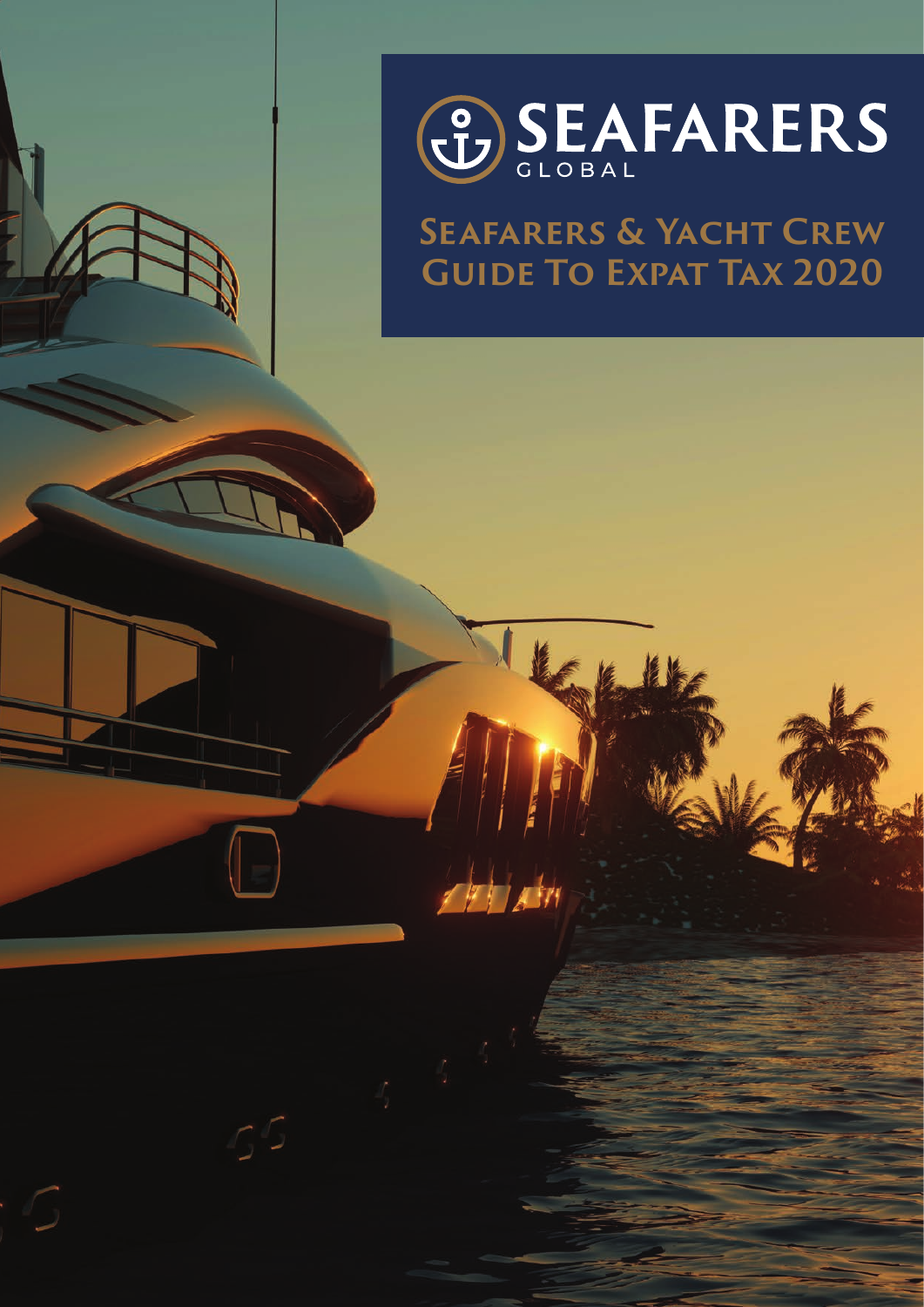

### **EXPAT TAX 2020 GUIDE**

In the 2017 South African Budget Speech, it was announced the current exemption of Section 10(1)(o)(ii) ("the Expat Exemption") of the Income Tax Act No. 58 of 1962 ("the Act"), which allows South African's working abroad to exempt their foreign employment income from tax in South Africa, would be repealed in its entirety.

Shortly after the Budget Speech, Parliament released the Draft Taxation Amendment Bill ("the draft Bill"), which amongst other amendments included the comments that the entire Expat Exemption would be repealed. Thus, there would be no protection for South Africans working abroad.

With the draft Bill, an allowance for comments to be made is given to the public to ensure concerned views can be considered. Barry Pretorius ("Pretorius") thus created the South African Tax Petition Group to counter the amended Expat Exemption and worked with Jerry Botha ("Botha") of Tax Consulting South Africa to create a formal submission to National Treasury.

Both Pretorius and Botha attended Parliament to argue from various standpoints just how unfair, illogical and detrimental the amendment to the Expat Exemption would be should it be turned into law. They managed to obtain relief and raise vital awareness as per the below:

- The effective date of the amended Expat Exemption would be pushed back to 1 March 2020; and
- The Expat Exemption would not be repealed in its entirety, however it would be amended to place a R1 million cap on the exemption;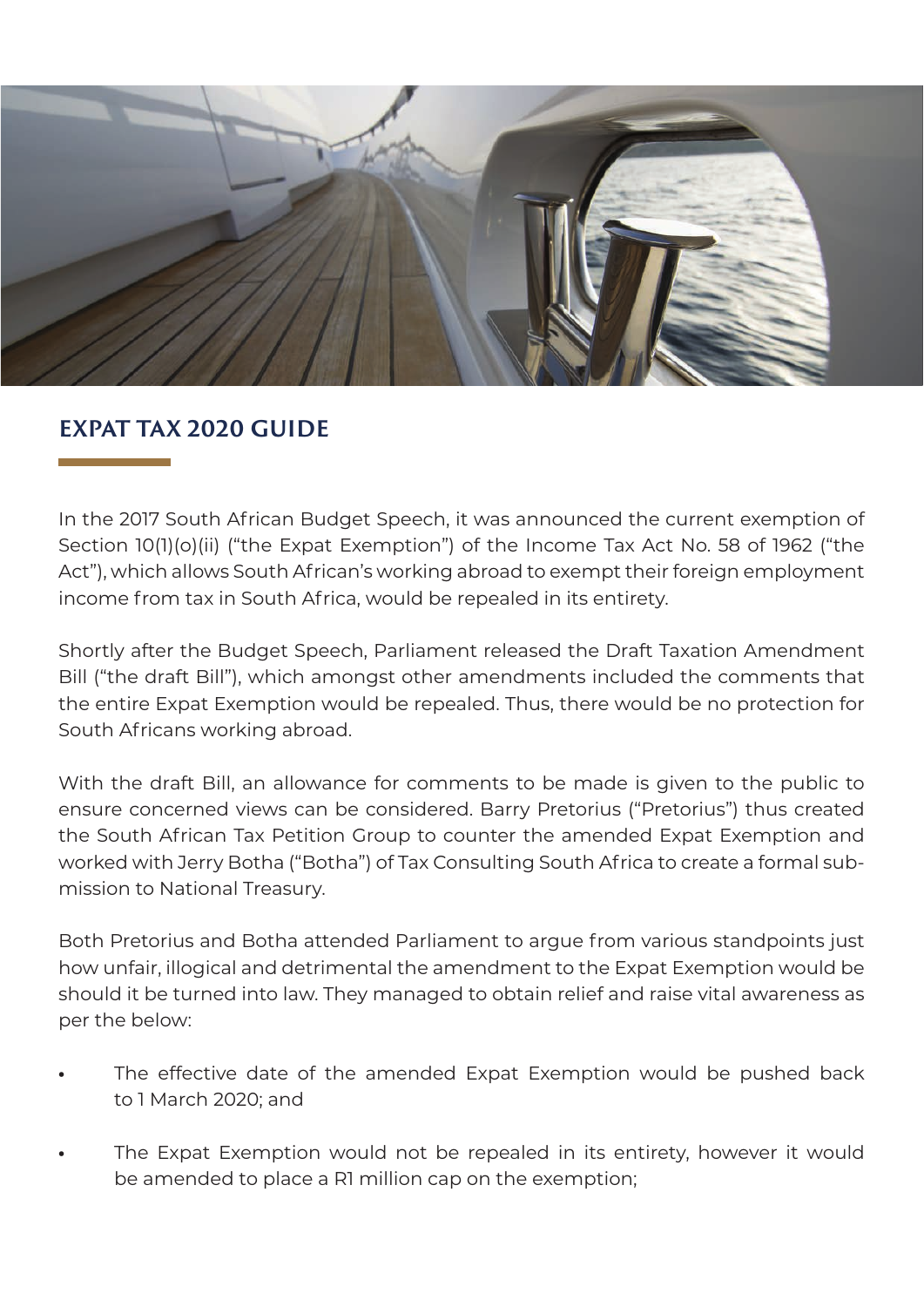## **WHERE DO YOU FIT IN? THE THREE EXEMPTIONS FOR SEAFARERS**

So what does this mean for South African seafarers? SARS knows that seafarers are likely not paying tax elsewhere on their foreign earnings and are often not resident anywhere, likely making them remain resident of South Africa, and thus giving SARS taxing rights on that foreign income.

The position of seafarers is more complex than the standard foreign employee in that South African tax law provides for three different categories of exemption, which can be applied for on foreign income. Even where seafarers work alongside their colleague, one could be exempt from tax in SA, while the other taxable. Something as simple as the mere position held by the seafarer, or the title on the vessel can affect this. Thus, seafarers need to understand the law and how it applies to their individual circumstances to be able to protect their foreign earned income.

### **The three categories are set out below, in which a seafarer could fall into and possibly claim exemption:**

- **1.** Section 10(1)(o)(i)(aa) of the Act ("the first seafarer exemption") this exemption relates to officers or crew members onboard a vessel, for foreign employment, which includes the international transportation of passengers/goods for reward. Meeting the requirements of this exemption allows for full exemption from tax in SA on the foreign employment income earned.
- **2.** Section 10(1)(o)(i)(bb) of the Act ("the second seafarer exemption") this exemption relates to officers or crew members onboard a vessel, and that vessel is engaged in prospecting, exploration or mining of minerals, or production of minerals, from the seabed outside of South Africa. This exemption only relates to those seafarers solely employed for the safe passage or navigation of the vessel. Meeting the requirements of this exemption allows for full exemption from tax in SA on the foreign employment income earned. (not relevant to super yacht crew)
- **3.** Section 10(1)(o)(ii) of the Act ("the expat exemption") this is the exemption that applies to South African taxpayers who earn foreign employment income and meet the requirements thereof. This has been amended, with the effective date of the amendment being 1 March 2020, whereby only the first R1 million can be exempted with the surplus being taxable in SA.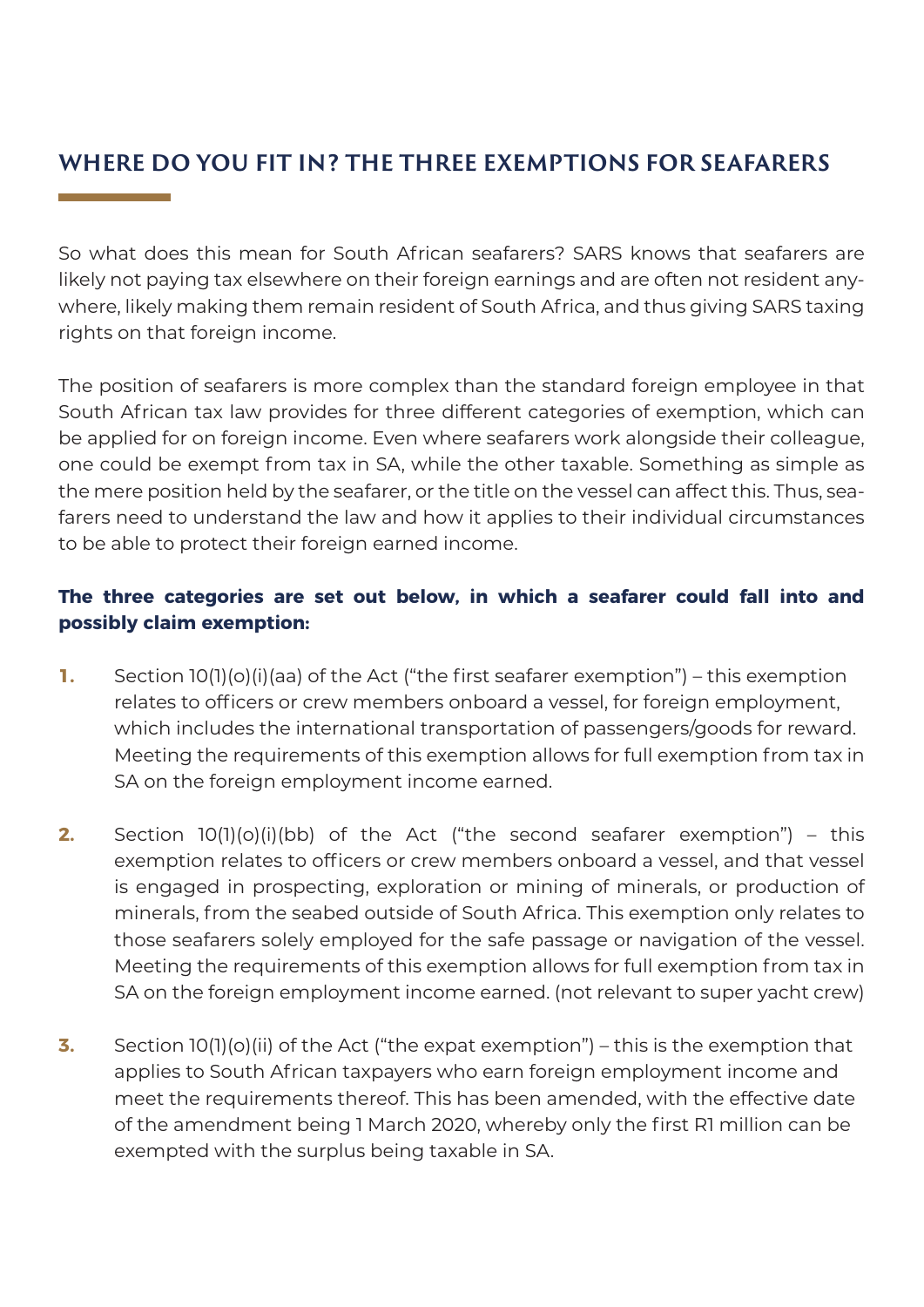

### **THE GOLDEN RULES FOR SEAFARERS**

There are certain golden rules that seafarers must comply with, which will ensure claiming exemption under one of the three categories is made simpler and easier. These rules are of course the starting block for being successful in protecting foreign earned income and one must ensure that:

- one is duly registered for tax with SARS;
- being tax compliant on record does not mean you have a tax liability the two should not be confused;
- tax status is always kept up to date and compliant, as many institutions now require a Tax Clearance Certificate;
- a full copy of one's passport, employment contract and vessel register are kept on hand for tax return submissions; and
- declaration of worldwide income is done correctly, and not only South African sourced income is declared.

Importantly, and which can make or break a tax claim for exemption, is one's employment contract. If unsure whether your employment contract meets the minimum requirements to have a successful claim for exemption, a good idea is to have this professionally reviewed. You can make contact with http://www.seafarersglobal.com/ who will provide such assistance.

#### **Become compliant now to not worry about 2020**

Taking into consideration having to navigate three categories of exemption which are often highly scrutinised by SARS, the best solution is to get your ducks in a row as soon as possible. This means taking into account the golden rules first, and ensuring that these are in good order, to make for safe passage going forward.